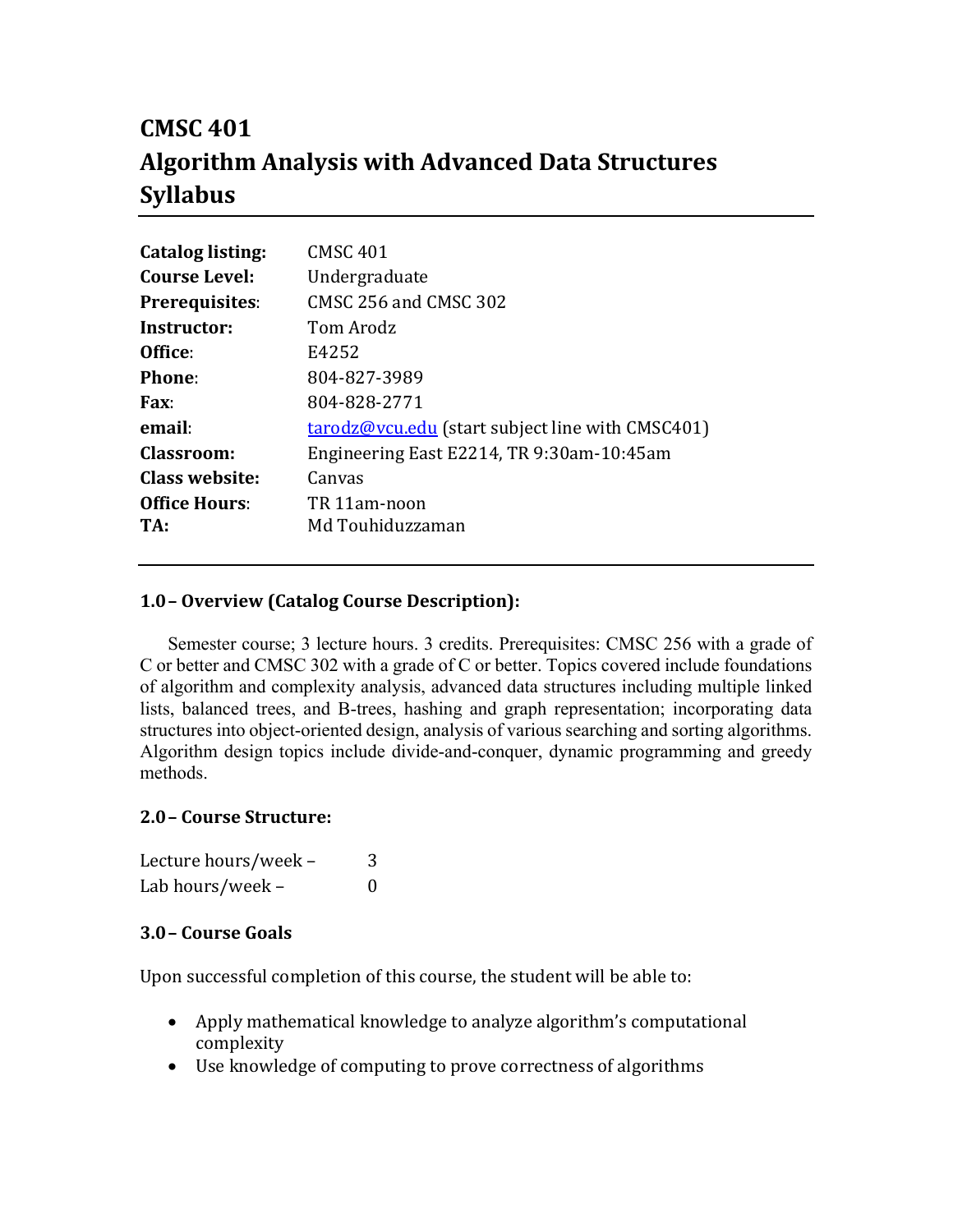• Make correct design choices on the type of data structures and the type of the algorithms to use to solve given problems

## **4.0– ABET Criteria Addressed:**

- 1. Analyze a complex computing problem and to apply principles of computing and other relevant disciplines to identify solutions.
- 2. Design, implement, and evaluate a computing-based solution to meet a given set of computing requirements in the context of the program's discipline.
- 6. Apply computer science theory and software development fundamentals to produce computing-based solutions.

Other Criteria Addressed:

• Substantial coverage of algorithms and complexity, computer science theory, concepts of programming languages, and software development.

#### **5.0– Major Topics Covered:**

Week 0 (Jan 18/20): Syllabus review, Algorithm Correctness Week 1 (Jan 25/27): Algorithm Efficiency, Asymptotic notation Week 2 (Feb 1/3): Sorting Recap, Solving recurrences Week 3 (Feb 8/10): Quicksort, Randomized Quicksort - Decision Tree Model Week 4 (Feb 15/17): Heapsort, Priority Queues, Disjoint Sets *Test 1 (Feb 24, 9:30-10:45), Study problems discussion: Feb 22*

Week 5 (Mar 1/3): Graphs: Search and Single-Source Shortest Paths

Week 6 (Mar 15/17): Spanning Trees, All-pairs shortest paths

Week 7 (Mar 22/24): Maximum flow, Matchings

Week 8 (Mar 29/31): Hash Tables, Search Trees

Week 9 (Apr 5): B-Trees

Test 2 (Apr 12, 9:30-10:45), Study problems discussion: Apr 7

Week 10 (Apr 14): Greedy algorithms

Week 11 (Apr 19/21): Dynamic programming

Week 12 (Apr 26/28): Dynamic programming (cont'd), Optimization, P vs NP *Test 3 (TBD - on the VCU assigned date/time), Study problems discussion: May 3*

All dates are tentative.

#### **6.0– Textbook(s):**

Recommended textbook:

Thomas H. Cormen, Charles E. Leiserson, Ronald L. Rivest and Clifford Stein, "Introduction to Algorithms, Third Edition"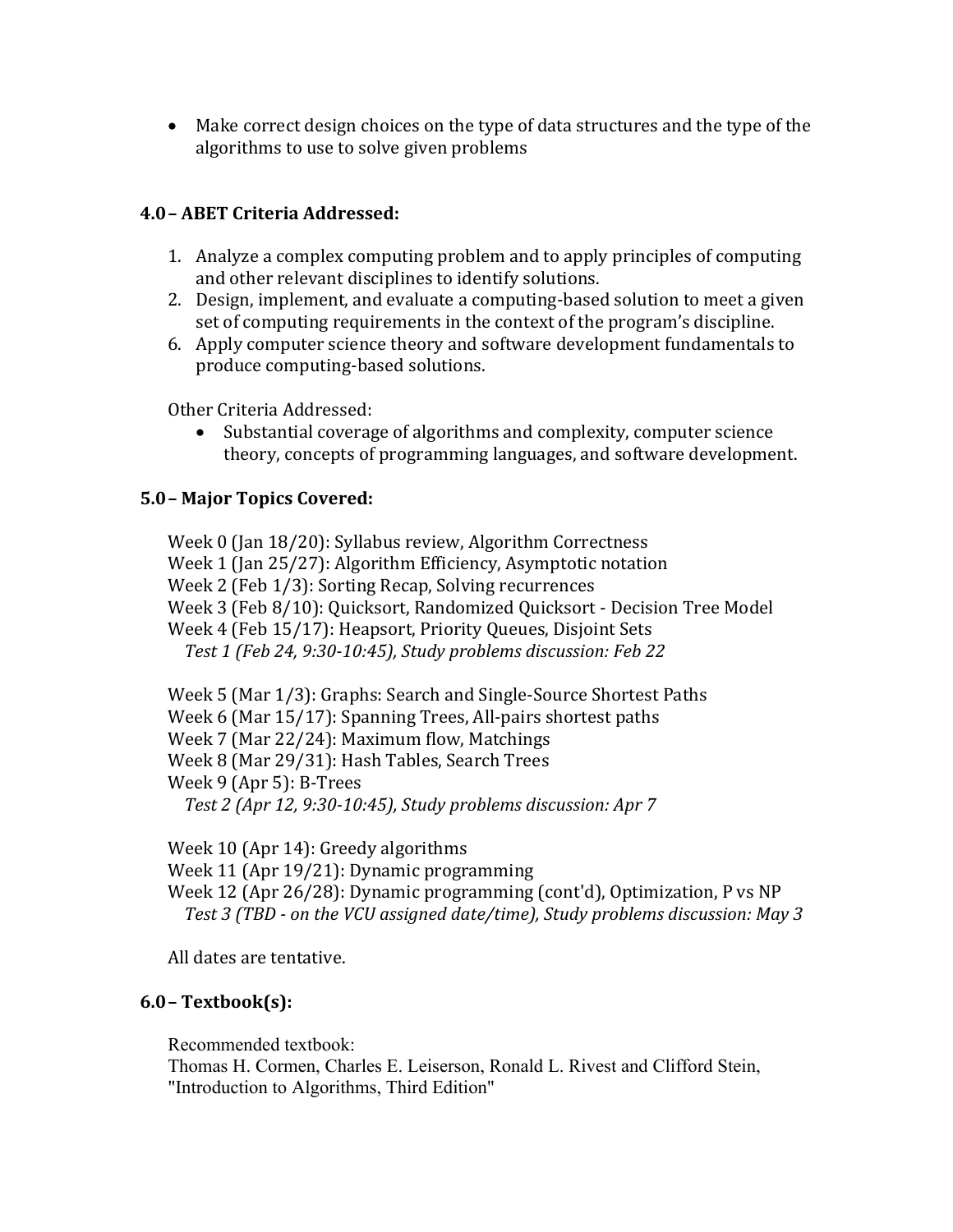The book is available online at VCU library

• https://proxy.library.vcu.edu/login?url=http://search.ebscohost.com/login.aspx?dir ect=true&scope=site&db=nlebk&db=nlabk&AN=343613

#### **7.0– Class Schedule:**

• Lecture: TR 9:30 AM – 10:45 PM in E2214 (in-person) Lab: None

#### **8.0– Evaluation:**

#### **General Instructions:**

**Tests:** There will be 3 tests. Before each test, study problems will be posted and discussed in class.

#### **Course assignments:**

- 1 introductory programming assignment
- $\cdot$  4 programming assignments
- 2 theory assignments

Late submissions: 1 day: 20% penalty, 2 days 40% penalty, after 2 days not accepted.

#### **Grading:**

| Category                        | % weight       |
|---------------------------------|----------------|
| <b>Introductory Programming</b> | 5%             |
| <b>Assignment</b>               |                |
| <b>Programming Assignments</b>  | 40% (10% each) |
| <b>Theory Assignments</b>       | 10% (5% each)  |
| <b>Tests</b>                    | 45% (15% each) |

Final grade: A (85% - 100%), B (70% - 84.99%),  $C(60\% - 69.99\%),$  D (50%-59.99%),  $F(0\% - 49.99\%)$ 

## **9.0– Resources needed:**

Java compiler - required Canvas - required